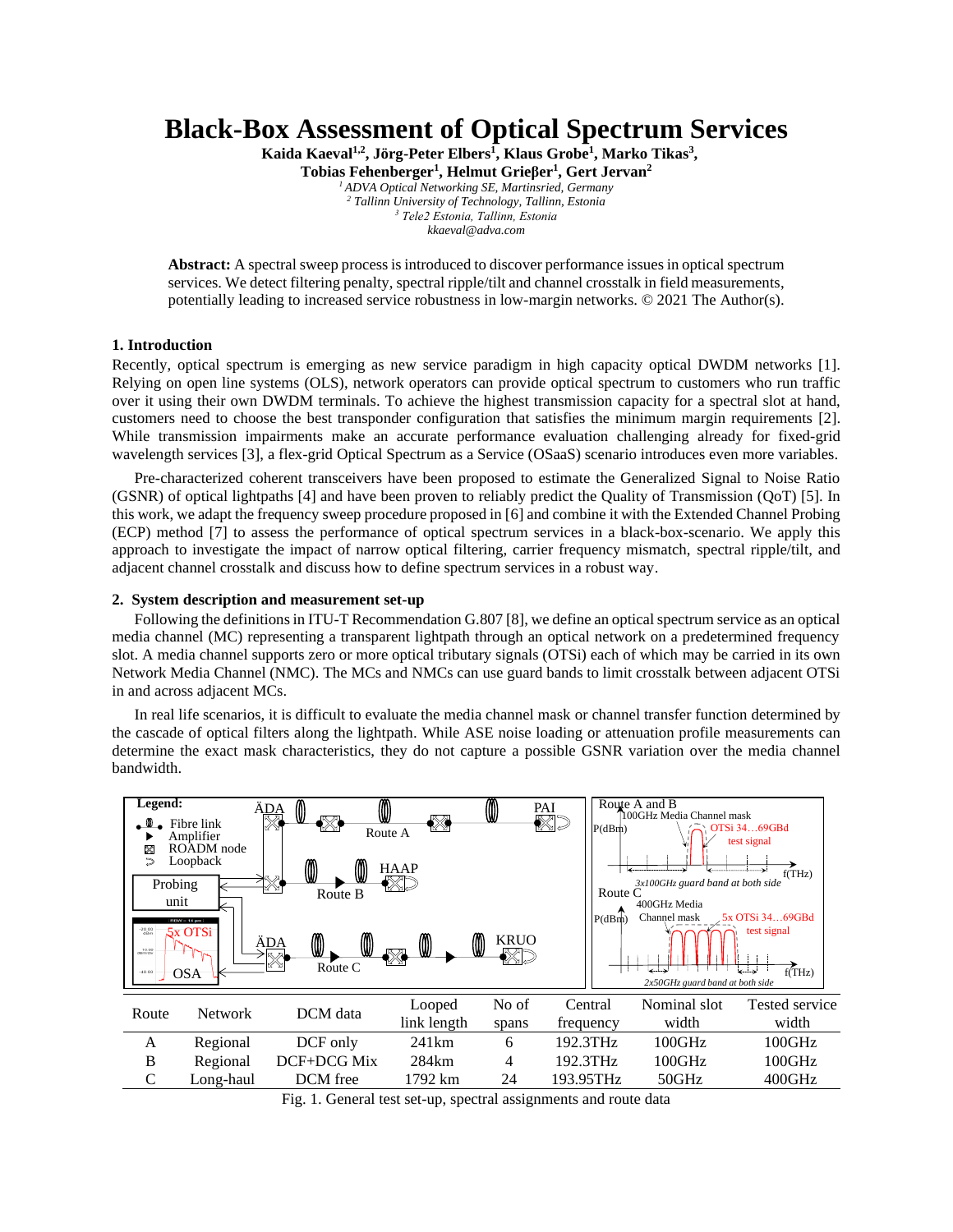To assess the feasibility of OSaaS offerings in field deployments, we tested optical spectrum services using MCs over three different routes in Tele2 Estonia's ROADM-based production network. The test set-up and available parameters of route A, B, and C are illustrated in Fig.1. To extend the transmission distance and to allow single-ended measurements in ÄDA, the spectrum services were looped back in the far end ROADMs.

The spectrum services on route A and B run over 10 Gb/s legacy DWDM links with fixed 100 GHz channel grid. Route A uses dispersion compensating fibers (DCFs) for optical dispersion compensation, whereas route B uses a mix of DCFs and dispersion compensating gratings (DCGs). In the terminal ROADMs in ÄDA, the optical user spectrum was added and dropped by arrayed waveguide grating (AWG) filters.

Route C runs over a dispersion-uncompensated long-haul DWDM link with flex-grid ROADMs optimized for 100 Gb/s transmission. Here, the optical user spectrum was added and dropped at a free terminal ROADM port using 8:1 splitter/combiner module in ÄDA without applying additional optical filtering.

A 100 GHz narrow-band spectrum service was investigated on routes A and B, whereas a 400 GHz wide-band service was used on route C. The channel performance on all routes was tested with 200 Gbit/s 69 GBd DP-QPSK, 200 Gbit/s 46 GBd DP-P-16QAM, and 200 Gbit/s 34 GBd DP-16QAM probing signals with root raised cosine (RRC) spectral shape (roll-off factor  $r = 0.19$ ). To obtain comparable results, we maintain a constant ratio of signal power and symbol rate and adjust the signal power at each symbol rate accordingly when switching modulation formats. This is possible when the DWDM line systems and their amplifiers operate in constant gain mode. The system performance is evaluated by a generalized SNR (GSNR) which is derived from the measured Q-factor and normalized to the symbol rate [7]. By sweeping in 6.25 GHz steps over the allocated spectrum, we investigate the impact of filtering, frequency misalignment, spectral ripple/tilt effects and adjacent channel crosstalk from the perspective of an optical spectrum user.

#### **3. Results and interpretation**

Fig. 2 shows the results of the channel probing on the three different routes. While the nominal MC width on route A and B is 100 GHz, the large predicted GSNR difference between the three modulation formats reveals that the usable effective optical bandwidth must be much smaller*.* Given that a 6.25GHz mismatch of a 34GBd signal already causes a noticeable penalty, we can conclude that the effective optical channel bandwidth is lower than 50GHz. In Fig. 2a, up to 2dB degradation in the estimated GSNR is observed for a 200Gbit/s 34GBd DP-16QAM signal configuration in case of 18.75GHz offset. With the same offset, 200Gbit/s 46GBd DP-P-16QAM and 200Gbit/s 69GBd DP-QPSK signals are already experiencing outage as the attainable GSNR is insufficient.

The results in Fig. 2b also indicate a misalignment of the nominal center frequency on route B in addition to severe filtering penalty for the 200Gbit/s 69GBd DP-QPSK signal format. Without sweeping, this misalignment could have been left undiscovered and already a small fluctuation in the transceiver wavelength could cause a severe degradation of the service quality, especially with 46GBd DP-P-16QAM modulation, that generally requires higher margin and is more prone to filtering penalty, than a 200Gbit/s 69GBd DP-QPSK signal. To increase the robustness, the transceiver frequency should be fine-tuned to minimize frequency misalignment and to obtain the best media channel performance.



Fig. 2 Channel probing sweep results on a) route A, b) route B and c) route C

Fig.2c presents the GSNR variation over the 400GHz spectrum slot on route C. While all three modulation formats predict a similar GSNR performance, there is a 2.5 dB GSNR tilt over the media channel width and DP-16QAM (red line with extended dots) lacks sufficient margin to work at the lower 2/3 part of the slot. The knowledge of the GSNR